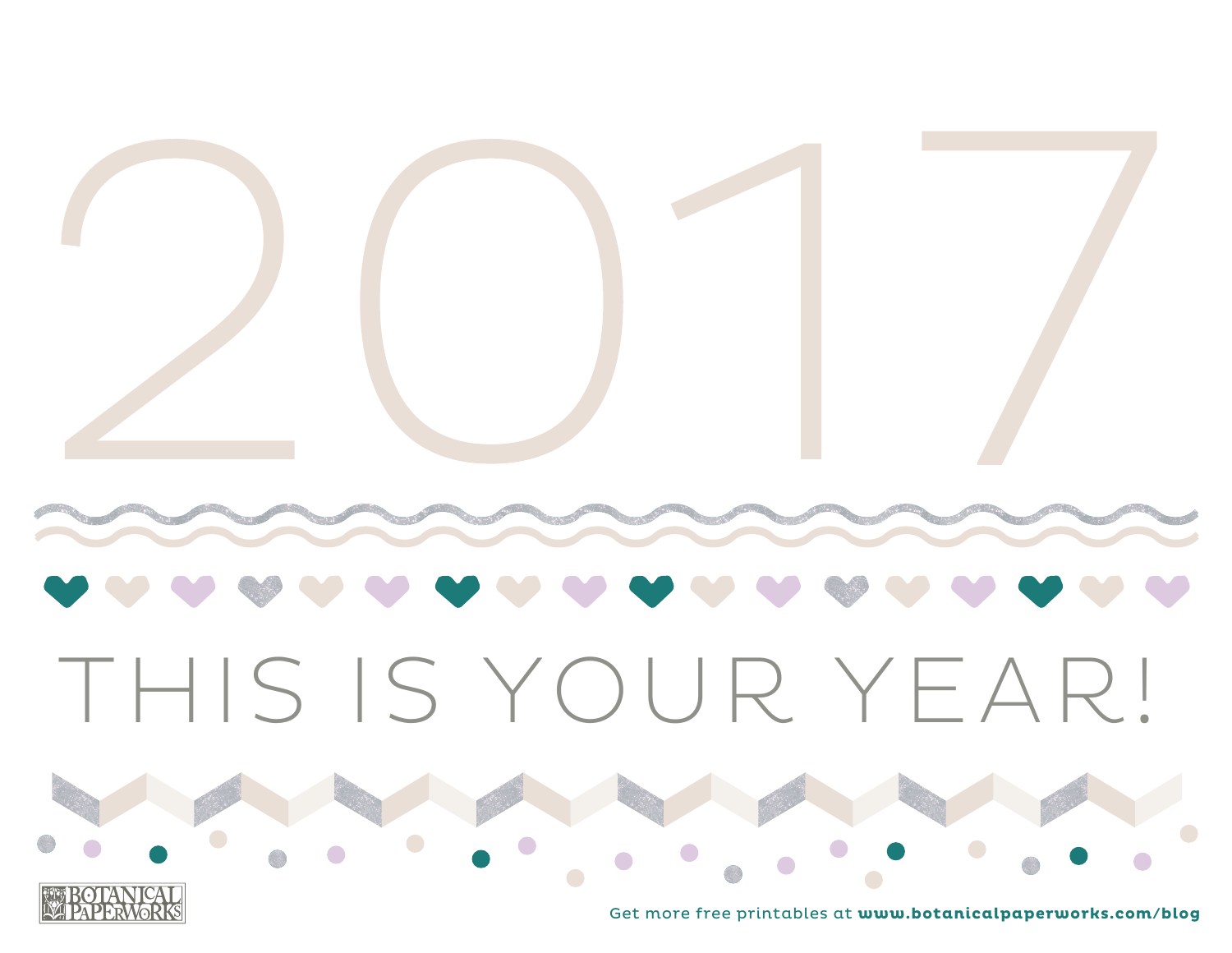### This is the beginning of anything you want

| SUN                   | <b>MON</b>                  | <b>TUES</b>                      | WED            | THU | <b>FRI</b> | <b>SAT</b>     |
|-----------------------|-----------------------------|----------------------------------|----------------|-----|------------|----------------|
|                       | $\sqrt{2}$                  | $\exists$                        | $\overline{4}$ | 5   | 6          | $\overline{7}$ |
| <b>New Year's Day</b> |                             |                                  |                |     |            |                |
| 8                     | $\bigcirc$                  | 10                               | 11             | 12  | 13         | 14             |
| 15                    | 16                          | 17                               | 18             | 19  | 20         | 21             |
| 22                    | 23                          | 24                               | 25             | 26  | 27         | 28             |
| 29                    | 30                          | 31                               |                |     |            |                |
|                       | Get more free printables at | www.botanicalpaperworks.com/blog |                |     |            |                |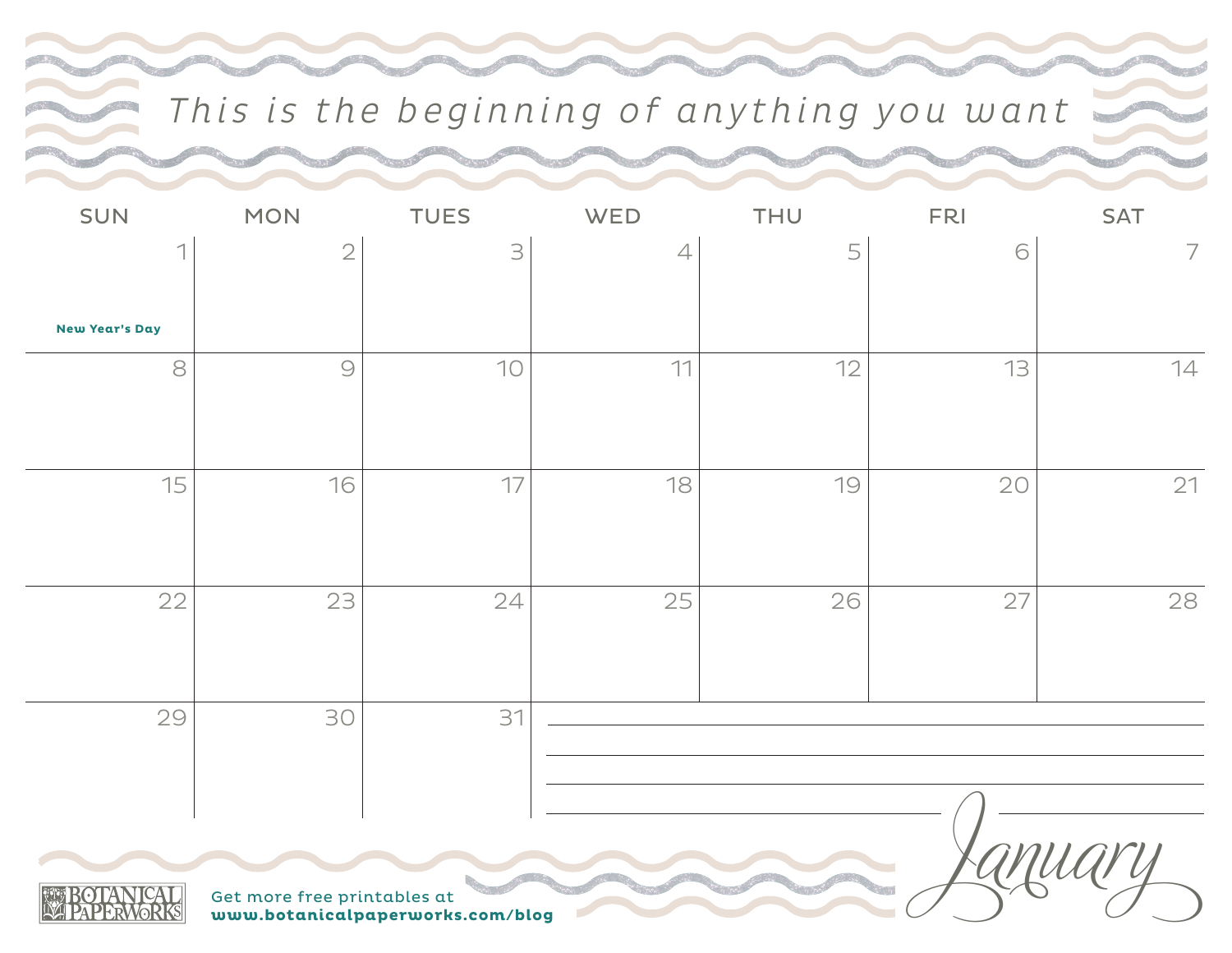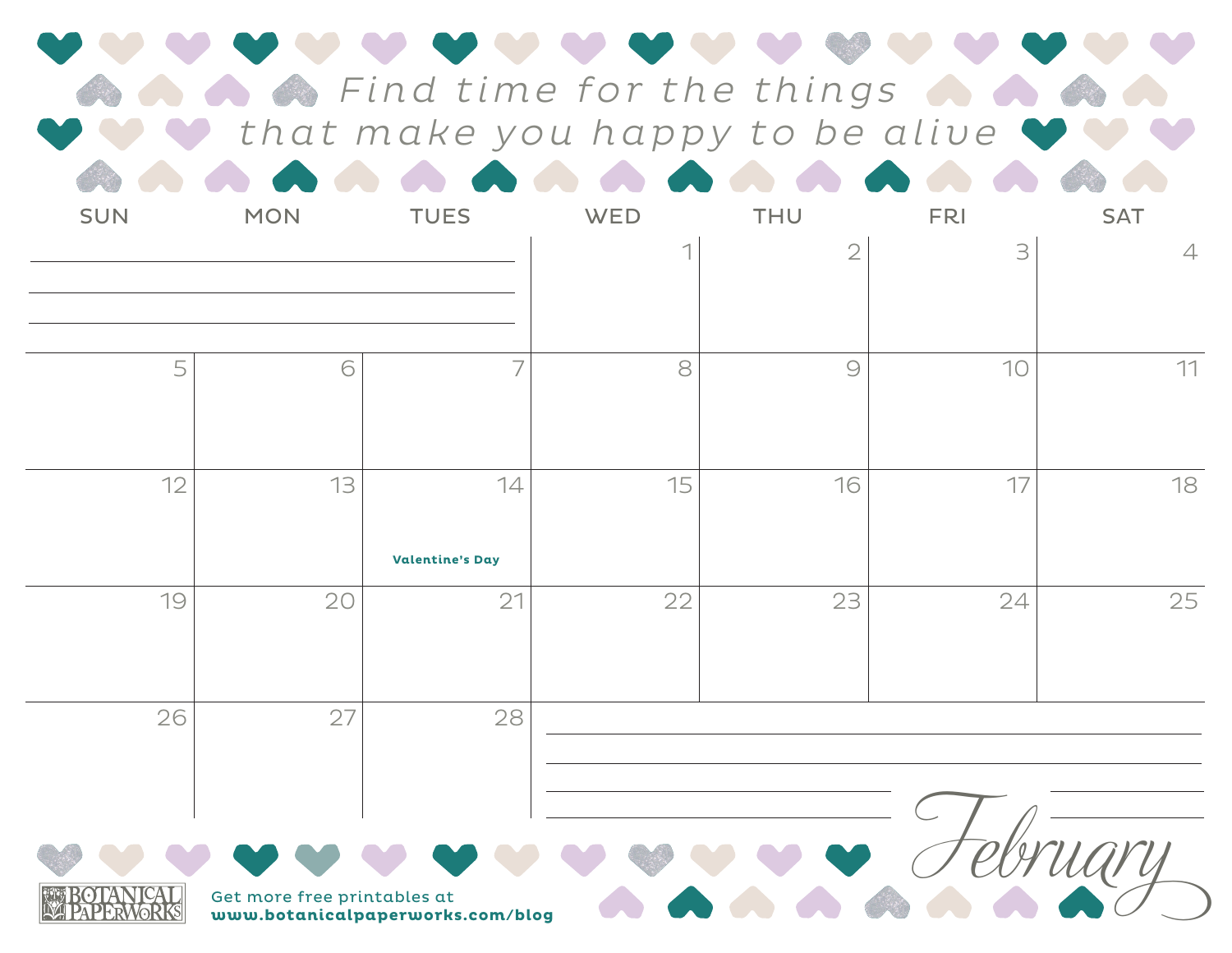# Follow your arrow

| <b>SUN</b>                                   | <b>MON</b>                  | <b>TUES</b>                      | WED | THU            | <b>FRI</b>               | <b>SAT</b>     |
|----------------------------------------------|-----------------------------|----------------------------------|-----|----------------|--------------------------|----------------|
|                                              |                             |                                  |     | $\overline{2}$ | 3                        | $\overline{4}$ |
| 5                                            | 6                           | $\overline{7}$                   | 8   | $\bigcirc$     | 10                       | 11             |
| 12                                           | 13                          | 14                               | 15  | 16             | 17                       | 18             |
| <b>Daylight Saving Time</b><br><b>Begins</b> |                             |                                  |     |                | <b>St. Patrick's Day</b> |                |
| 19                                           | 20                          | 21                               | 22  | 23             | 24                       | 25             |
|                                              | <b>First Day of Spring</b>  |                                  |     |                |                          |                |
| 26                                           | 27                          | 28                               | 29  | 30             | 31                       |                |
|                                              | Get more free printables at | www.botanicalpaperworks.com/blog |     |                |                          |                |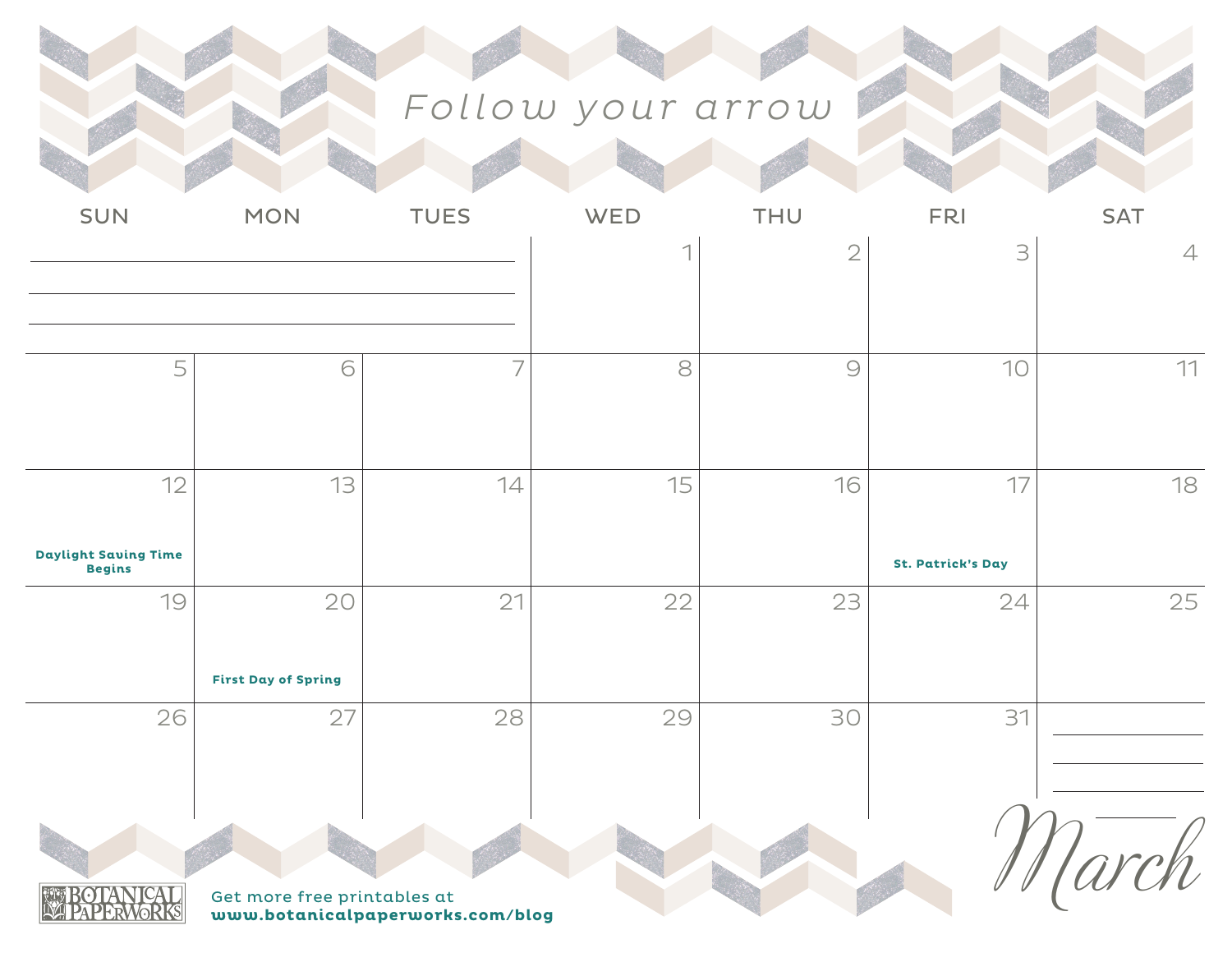|                            |                             |                                  | Work hard, smile often and be kind |            |                          |                        |
|----------------------------|-----------------------------|----------------------------------|------------------------------------|------------|--------------------------|------------------------|
| <b>SUN</b>                 | <b>MON</b>                  | <b>TUES</b>                      | WED                                | <b>THU</b> | <b>FRI</b>               | <b>SAT</b>             |
|                            |                             |                                  |                                    |            |                          |                        |
| $\overline{2}$             | 3                           | $\overline{4}$                   | 5                                  | 6          |                          | 8                      |
| $\circ$                    | 10                          | 11                               | 12                                 | 13         | 14<br><b>Good Friday</b> | 15                     |
| 16<br><b>Easter Sunday</b> | 17                          | 18                               | 19                                 | 20         | 21                       | 22<br><b>Earth Day</b> |
| 23                         | 24                          | 25                               | 26                                 | 27         | 28                       | 29                     |
| 30                         |                             |                                  |                                    |            |                          |                        |
|                            | Get more free printables at | www.botanicalpaperworks.com/blog |                                    |            |                          |                        |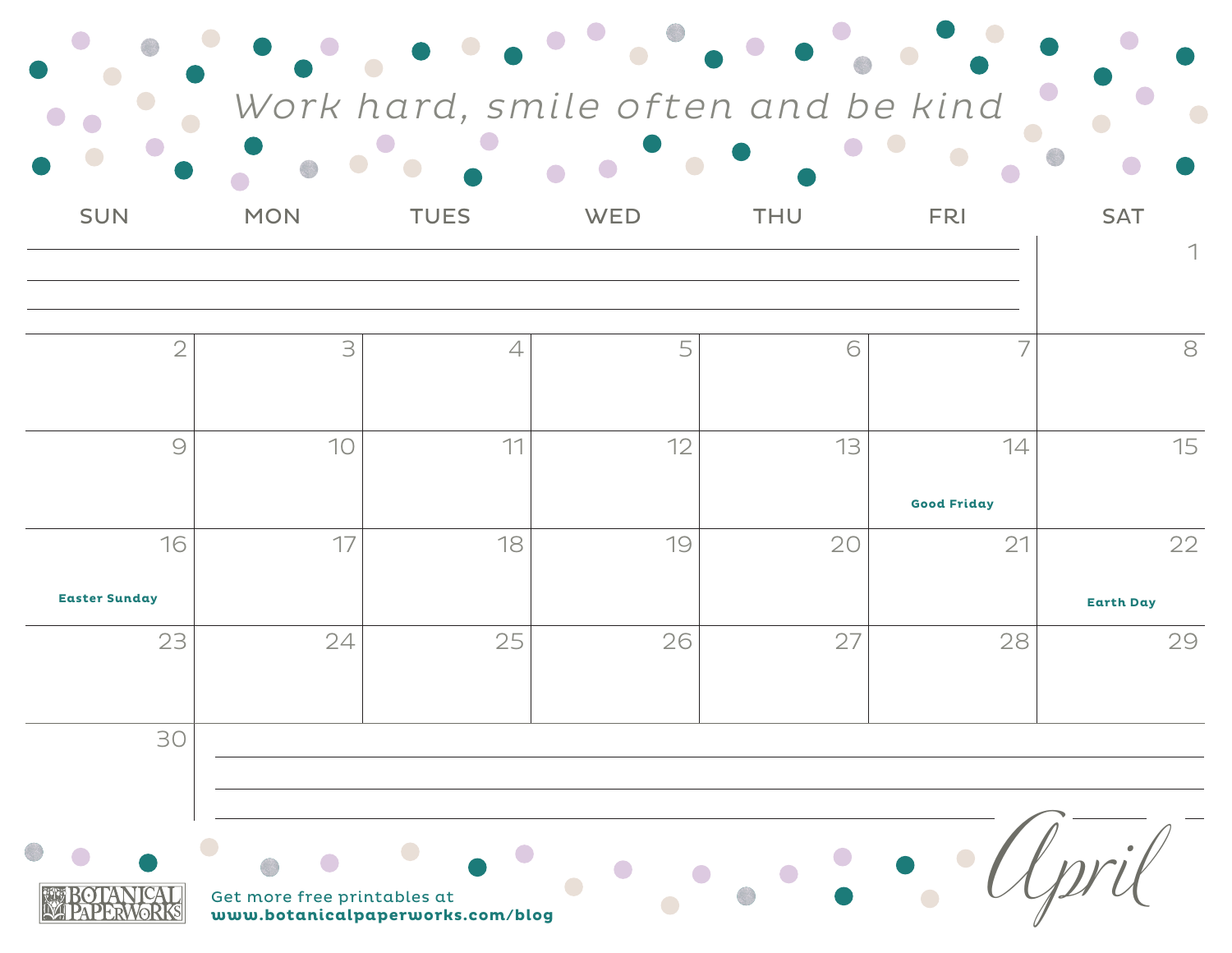### Cherish the little things

| SUN                                                             | <b>MON</b>                     | <b>TUES</b>    | WED | <b>THU</b>     | <b>FRI</b> | <b>SAT</b> |  |
|-----------------------------------------------------------------|--------------------------------|----------------|-----|----------------|------------|------------|--|
|                                                                 | ⊣                              | $\overline{2}$ | 3   | $\overline{4}$ | 5          | 6          |  |
| $\overline{7}$                                                  | 8                              | $\bigcirc$     | 10  | 11             | 12         | 13         |  |
|                                                                 |                                |                |     |                |            |            |  |
| 14<br><b>Mother's Day</b>                                       | 15                             | 16             | 17  | 18             | 19         | 20         |  |
| 21                                                              | 22<br>Victoria Day (CAN)       | 23             | 24  | 25             | 26         | 27         |  |
| 28                                                              | 29<br><b>Memorial Day (US)</b> | 30             | 31  |                |            |            |  |
| Get more free printables at<br>www.botanicalpaperworks.com/blog |                                |                |     |                |            |            |  |



 $\sim$  ,  $\epsilon$ 

**www.botanicalpaperworks.com/blog**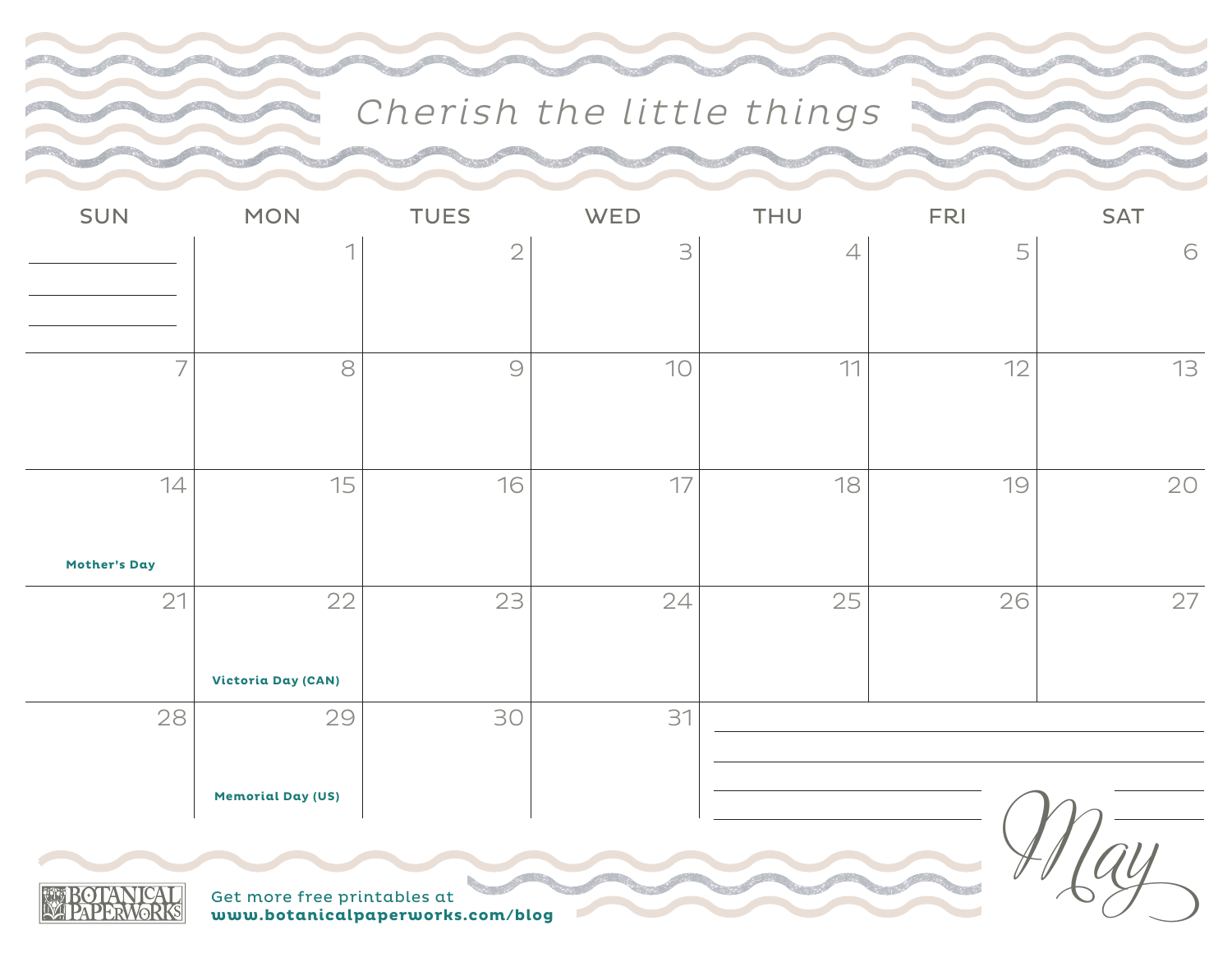|                           | Always believe something<br>wonderful is about to happen |                                  |                                  |            |                              |                 |  |  |
|---------------------------|----------------------------------------------------------|----------------------------------|----------------------------------|------------|------------------------------|-----------------|--|--|
| <b>SUN</b>                | <b>MON</b>                                               | <b>TUES</b>                      | WED                              | <b>THU</b> | <b>FRI</b><br>$\overline{2}$ | <b>SAT</b><br>3 |  |  |
| $\overline{4}$            | 5                                                        | 6                                |                                  | 8          | $\bigcirc$                   | 10              |  |  |
| 11                        | 12                                                       | 13                               | 14                               | 15         | 16                           | 17              |  |  |
| 18<br><b>Father's Day</b> | 19                                                       | 20                               | 21<br><b>First Day of Summer</b> | 22         | 23                           | 24              |  |  |
| 25                        | 26                                                       | 27                               | 28                               | 29         | 30                           |                 |  |  |
|                           | Get more free printables at                              | www.botanicalpaperworks.com/blog |                                  |            |                              |                 |  |  |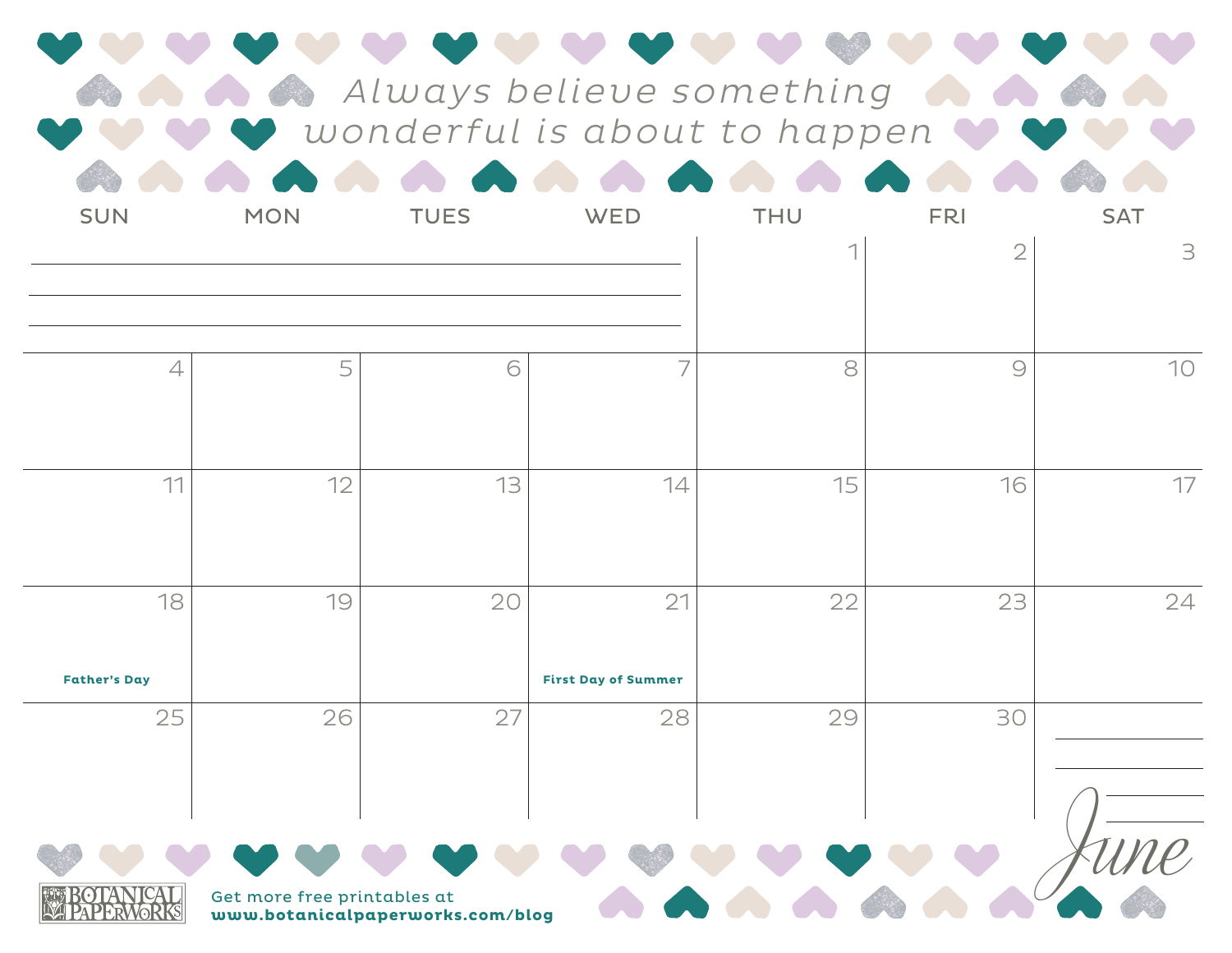## Do all things with kindness

| <b>SUN</b>     | <b>MON</b>                  | <b>TUES</b>                      | WED | THU | <b>FRI</b>               | <b>SAT</b>        |
|----------------|-----------------------------|----------------------------------|-----|-----|--------------------------|-------------------|
|                |                             |                                  |     |     |                          |                   |
|                |                             |                                  |     |     |                          | <b>Canada Day</b> |
| $\overline{2}$ | $\supseteq$                 | $\overline{4}$                   | 5   | 6   | $\overline{\phantom{a}}$ | $\mbox{8}$        |
|                |                             | <b>Independence Day</b>          |     |     |                          |                   |
| $\bigcirc$     | 10                          | 11                               | 12  | 13  | 14                       | 15                |
|                |                             |                                  |     |     |                          |                   |
| 16             | 17                          | 18                               | 19  | 20  | 21                       | 22                |
|                |                             |                                  |     |     |                          |                   |
| 23             | 24                          | 25                               | 26  | 27  | 28                       | 29                |
|                |                             |                                  |     |     |                          |                   |
| 30             | 31                          |                                  |     |     |                          |                   |
|                |                             |                                  |     |     |                          |                   |
|                |                             |                                  |     |     |                          |                   |
|                | Get more free printables at |                                  |     |     |                          |                   |
|                |                             | www.botanicalpaperworks.com/blog |     |     |                          |                   |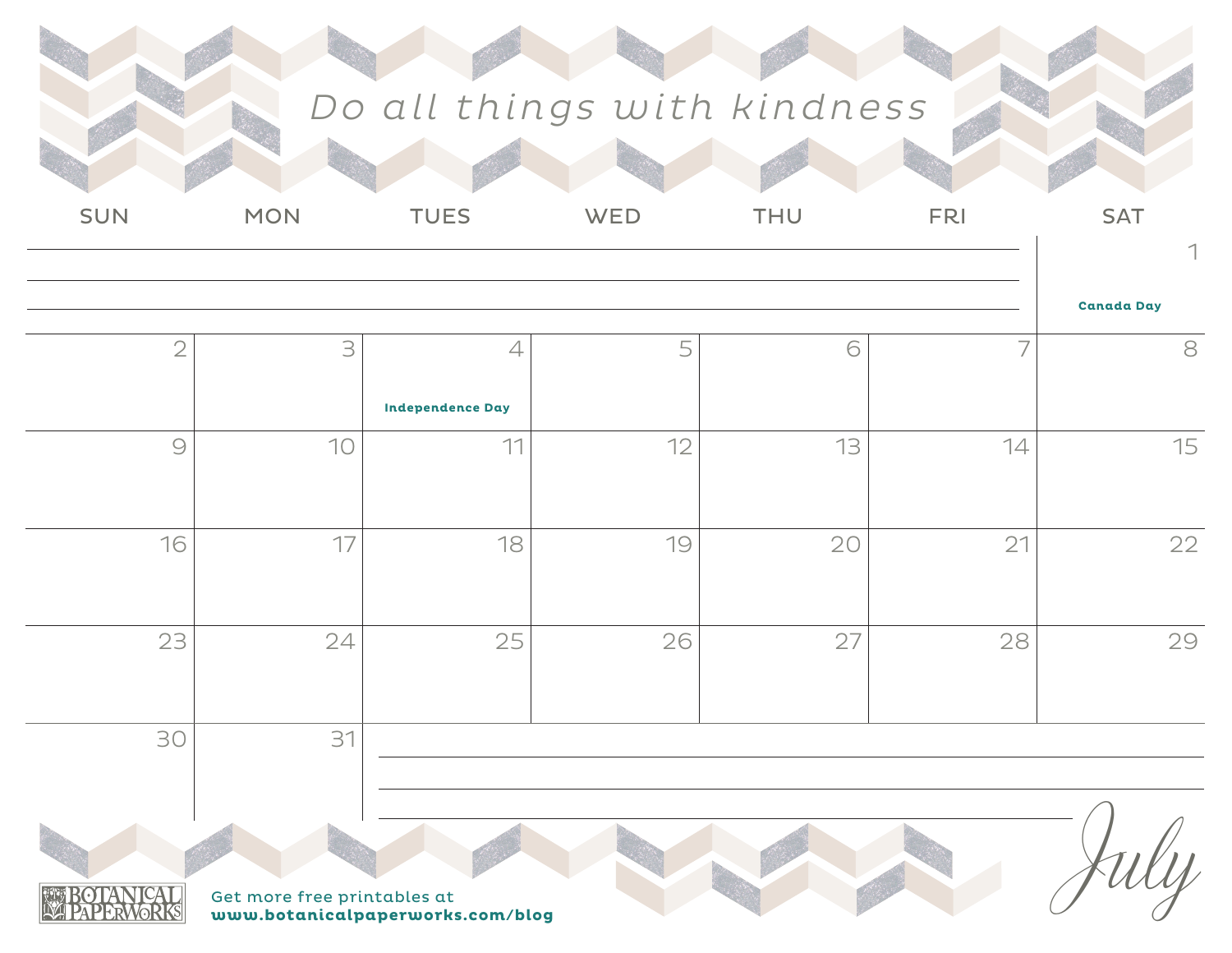When it rains, look for rainbows  $\bullet$   $\bullet$   $\bullet$ 

 $\bullet$ 

 $\bullet$ 

 $\bullet$ 

 $\bullet$ 

 $\bullet$ 

 $\bullet$ 

 $\bullet$   $\bullet$   $\bullet$ 

| <b>SUN</b> | <b>MON</b>                  | <b>TUES</b>                      | WED            | THU | <b>FRI</b>     | <b>SAT</b> |
|------------|-----------------------------|----------------------------------|----------------|-----|----------------|------------|
|            |                             |                                  | $\overline{2}$ | 3   | $\overline{4}$ | 5          |
| 6          | $\overline{7}$              | 8                                | $\bigcirc$     | 10  | 11             | 12         |
| 13         | 14                          | 15                               | 16             | 17  | 18             | 19         |
| 20         | 21                          | 22                               | 23             | 24  | 25             | 26         |
| 27         | 28                          | 29                               | 30             | 31  |                |            |
| К          | Get more free printables at | www.botanicalpaperworks.com/blog |                |     |                | uyus       |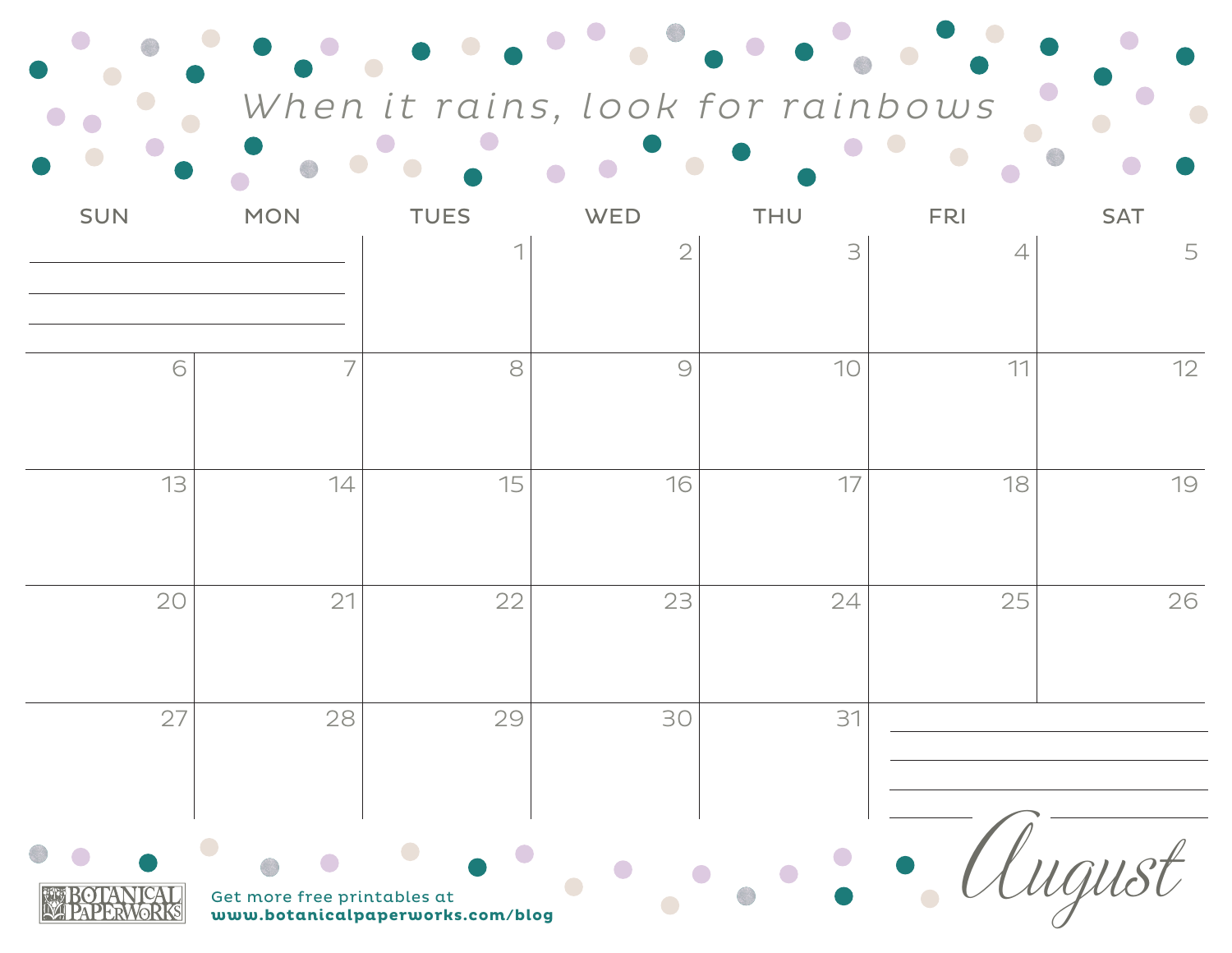### Say yes to new adventures

| SUN | <b>MON</b>                                | <b>TUES</b> | WED            | THU            | <b>FRI</b>                       | <b>SAT</b> |
|-----|-------------------------------------------|-------------|----------------|----------------|----------------------------------|------------|
|     |                                           |             | $\overline{2}$ |                |                                  |            |
| 3   | $\overline{4}$<br><b>Labour Day (CAN)</b> | 5           | 6              | $\overline{7}$ | 8                                | $\bigcirc$ |
| 10  | 11                                        | 12          | 13             | 14             | 15                               | 16         |
| 17  | 18                                        | 19          | 20             | 21             | 22<br><b>First Day of Autumn</b> | 23         |
| 24  | 25                                        | 26          | 27             | 28             | 29                               | 30         |

**www.botanicalpaperworks.com/blog** September

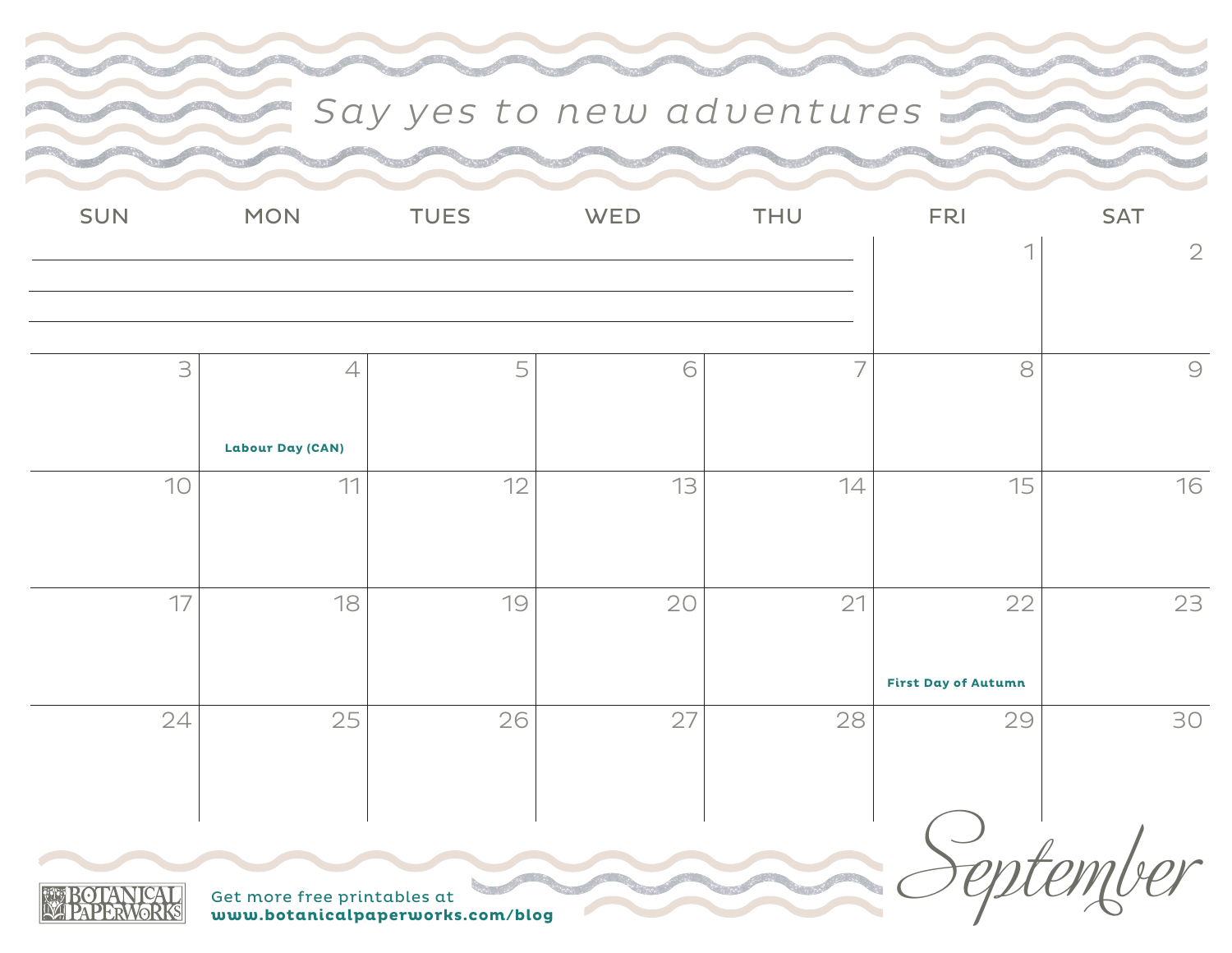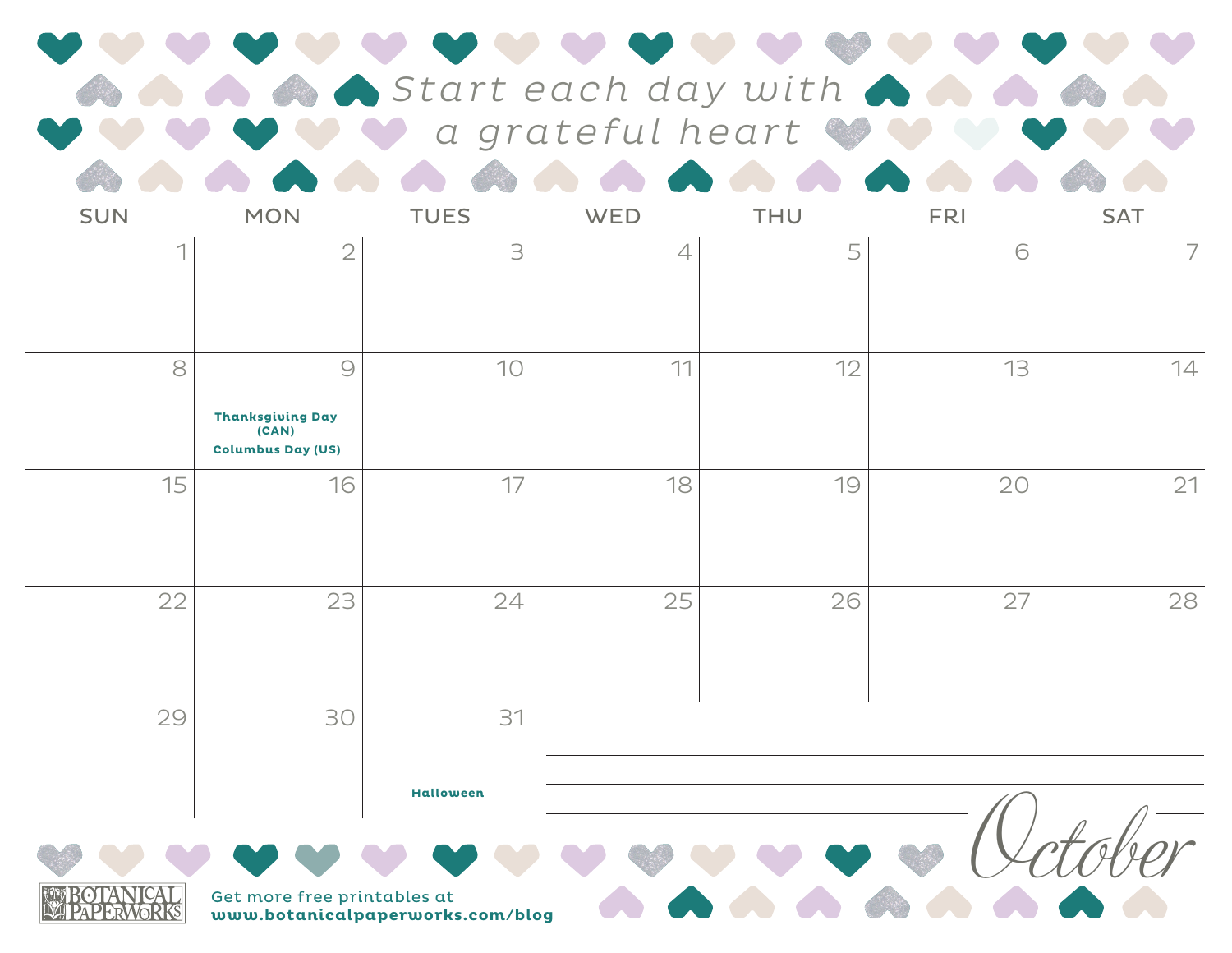### There is always something to be thankful for

| SUN                                  | <b>MON</b>                  | <b>TUES</b>                      | WED | THU                          | <b>FRI</b> | <b>SAT</b>                                                |
|--------------------------------------|-----------------------------|----------------------------------|-----|------------------------------|------------|-----------------------------------------------------------|
|                                      |                             |                                  |     | $\overline{2}$               | 3          | $\overline{4}$                                            |
|                                      |                             |                                  |     |                              |            |                                                           |
|                                      |                             |                                  |     |                              |            |                                                           |
| 5                                    | 6                           | $\overline{7}$                   | 8   | $\bigcirc$                   | 10         | 11                                                        |
| <b>Daylight Saving<br/>Time Ends</b> |                             |                                  |     |                              |            | <b>Remembrance Day (CAN)</b><br><b>Veteran's Day (US)</b> |
| 12                                   | 13                          | 14                               | 15  | 16                           | 17         | 18                                                        |
|                                      |                             |                                  |     |                              |            |                                                           |
| 19                                   | 20                          | 21                               | 22  | 23                           | 24         | 25                                                        |
|                                      |                             |                                  |     |                              |            |                                                           |
|                                      |                             |                                  |     | <b>Thanksgiving Day (US)</b> |            |                                                           |
| 26                                   | 27                          | 28                               | 29  | 30                           |            |                                                           |
|                                      |                             |                                  |     |                              |            |                                                           |
|                                      |                             |                                  |     |                              |            |                                                           |
|                                      |                             |                                  |     |                              |            |                                                           |
| КS                                   | Get more free printables at | www.botanicalpaperworks.com/blog |     |                              |            |                                                           |